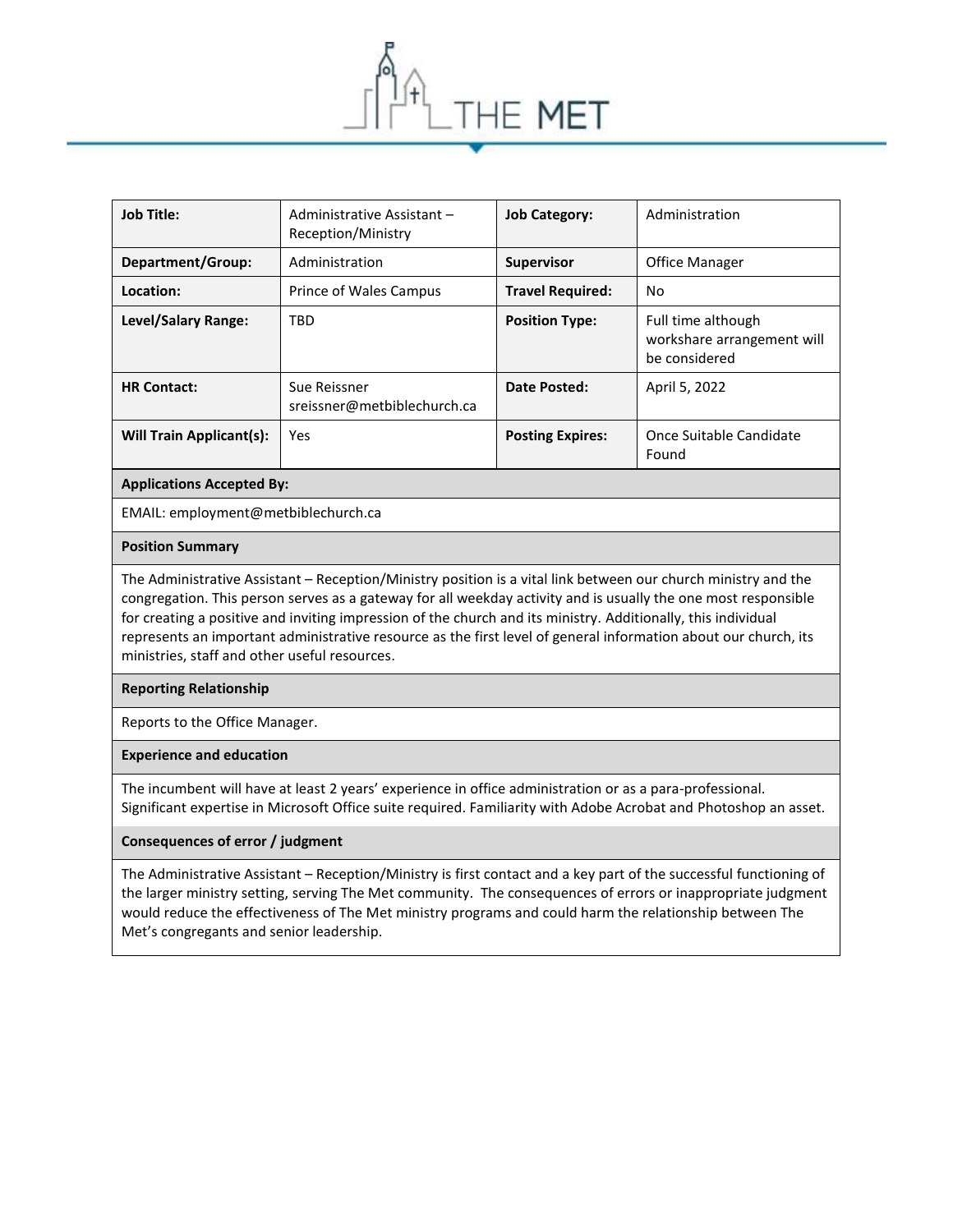| <b>Competency Matrix</b>                                                                                |                                                                                                                    |                                                                                                     |  |  |  |
|---------------------------------------------------------------------------------------------------------|--------------------------------------------------------------------------------------------------------------------|-----------------------------------------------------------------------------------------------------|--|--|--|
| Adaptability – adapts one's work<br>to all situations                                                   | Analytical thinking - identifies<br>critical relationships                                                         | <b>Client focus</b> $-$ responds well to<br>client requests                                         |  |  |  |
| <b>Communication</b> – listens and<br>clearly presents information                                      | <b>Conflict Management</b> - identifies<br>conflict and advises Office<br>Manager                                  | <b>Continuous learning</b> – seeks to<br>improve personal effectiveness in<br>current situation     |  |  |  |
| <b>Creative thinking</b> – integrates new<br>information quickly while<br>considering different options | Decision-making - seeks guidance<br>as needed when the situation is<br>unclear                                     | Developing others - shares<br>experiences with others                                               |  |  |  |
| <b>Initiative</b> – works independently,<br>completing assignments with<br>minimal supervision          | <b>Networking - strong face-name</b><br>recognition; active in Met<br>ministries as a volunteer                    | <b>Planning</b> $-$ completes tasks in<br>accordance with plans                                     |  |  |  |
| Results orientation - organized<br>and efficient                                                        | Stewardship of Resources -<br>monitors and ensures the efficient<br>and appropriate use of resources<br>and assets | <b>Stress management</b> – recognizes<br>personal limits and applies stress<br>reduction strategies |  |  |  |
| Teamwork - fosters teamwork;<br>provides some direction to Office<br>Volunteers                         | Visioning and strategic direction -<br>Demonstrates personal work<br>alignment                                     |                                                                                                     |  |  |  |

#### **Relational Style**

Respectful, compassionate, sensitive and empathetic as the receptionist is the first point of contact and reflects The Met vision and values. The incumbent is approachable, co-operative and trustworthy, discerning when information is confidential.

## **ROLE AND RESPONSIBILITIES**

## **Reception Desk functions** including:

- warmly welcoming and assisting visitors, guests and people-in-need who enter the church;
- acting as the communication liaison with the Facility Manager and Office Manager with regard to building maintenance, fire/security alerts, entry of vendors, contractors and deliveries;
- monitoring staff presence and availability; and,
- quickly evaluating how best to respond to and/or serve guests, then following through in a professional and Christ-like manner, enlisting the help of others, when necessary.

## **Phone System / General Office Email functions** including:

- answering, screening and forwarding all incoming calls / emails for the staff received through the general church phone number / general email inbox;
- providing up-to-date general information pertaining to our ministries, services, membership, special events, and other church programs; and
- maintaining the staff directories.